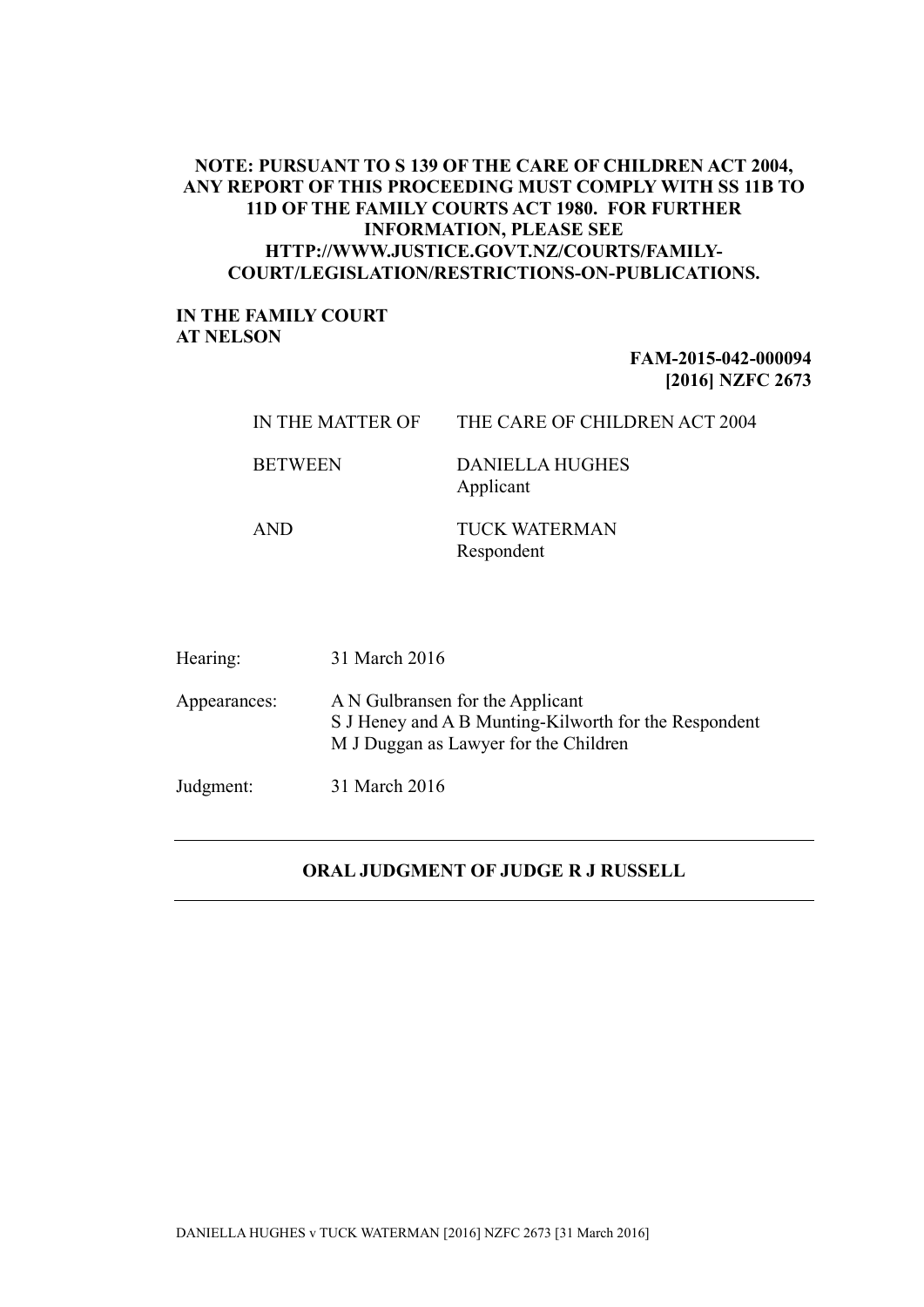[1] These are proceedings under the Care of Children Act 2004 for Star, Austin and Timo Waterman. It is a directions conference.

[2] The children's mother, Ms Hughes, is here with her counsel, Ms Gulbransen. The children's father, Mr Waterman, lives in the United States. His interests are represented today by his counsel, Ms Heney and Ms Munting-Kilworth. Ms Duggan appears as Court-appointed counsel for the three children.

[3] The position here is Ms Hughes and the children have relocated from the United States to live in New Zealand. The permission for this relocation was sought and obtained in the United States jurisdiction so there are no Hague Convention issues in this case.

[4] On her arrival in New Zealand Ms Hughes obtained a parenting order placing the three children in her primary day-to-day care. There was an order that Mr Waterman was to have no contact with the children until further order of the Court. This order was made on 1 April 2015.

[5] At the same time Ms Hughes sought and obtained a temporary protection order against Mr Waterman. This included the three children as protected persons under the order. It became a final order, without opposition from Mr Waterman, on 1 July 2015.

[6] The Care of Children Act proceedings were considered by Judge Grace on 14 January, and he addressed two issues:

- (a) The appointment of a lawyer to represent the three children. Ms Duggan has been appointed in that role.
- (b) Judge Grace also addressed whether a psychologist's report should be obtained under s 133 of the Act. Ms Duggan was tasked with preparing a brief for the psychologist.

The case was adjourned to today for review.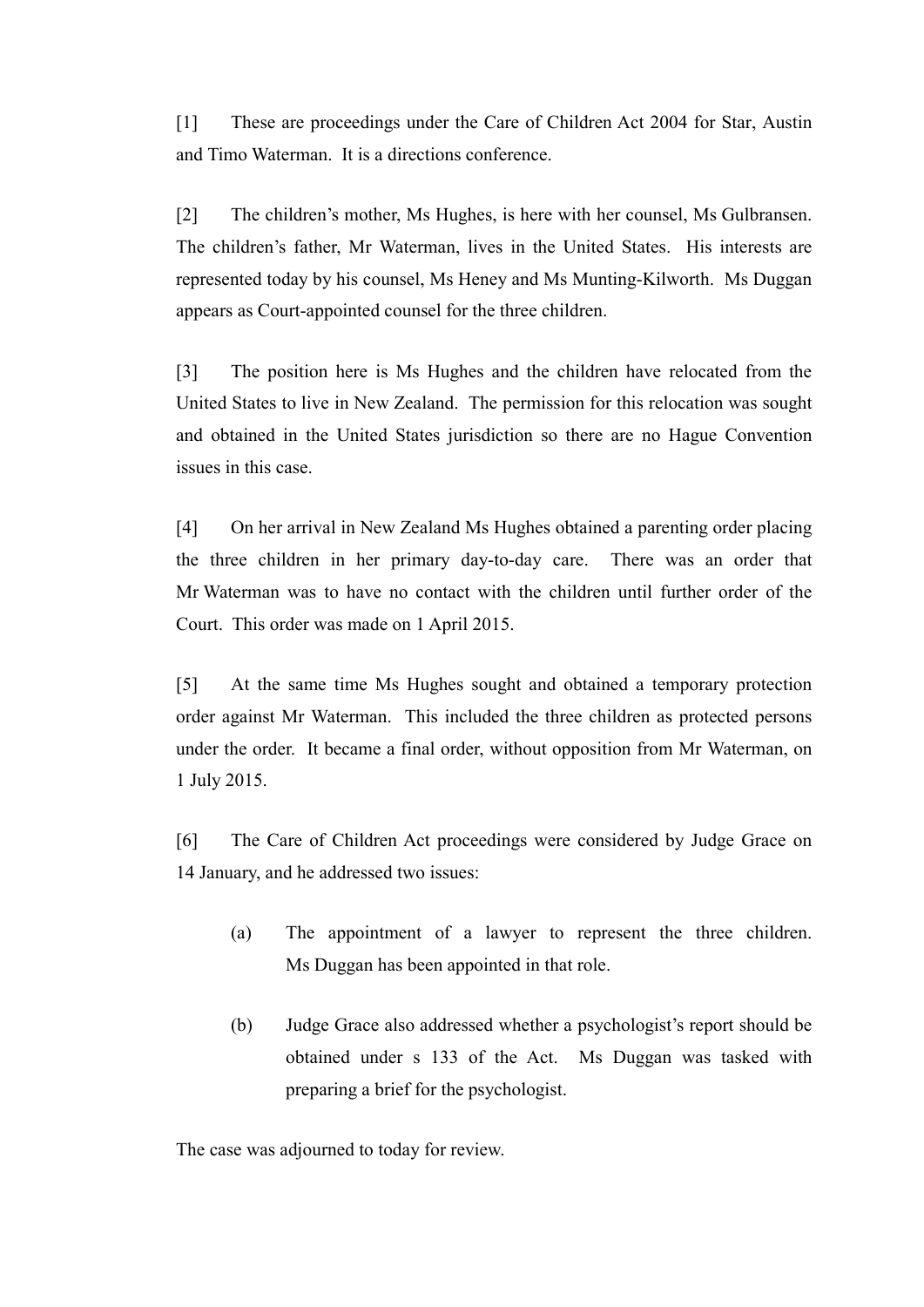[7] Mr Waterman's position is he would like to have contact with the children at such times as he may visit New Zealand. He would also like to have, in due course, the children return to visit him in the United States.

[8] Ms Hughes's position is she opposes all forms of contact because of findings which were made about one or more of the children being molested in the United States. These issues have, I am told, been already dealt with in the US jurisdiction. I am told the decision there may possibly be an appeal pending, although I do not have any further information about this. It is because of the findings in the US Courts that Ms Hughes opposes Mr Waterman having any form of contact with the children.

[9] Ms Heney has said Mr Waterman would agree to supervised contact, at least in the initial stages of his visits with the children in New Zealand, and he is prepared to contribute towards the costs of that. Ms Heney said she is preparing, and will shortly file, an application to further define the actual times and terms of the contact sought.

[10] In her second report, Ms Duggan said she has met with the children and ascertained their views. Two of them want to have contact with their father, and the other was not sure how she felt about that issue. Ms Duggan explained she is struggling to see how a New Zealand Court-appointed psychologist could complete a proper report for this Court to consider these issues without having access to the information which has been presented to the US Courts. All counsel agree with this view.

[11] Ms Heney asked for directions for the obtaining of the information from the United States Court system relating to these children. All counsel agree that until this information is to hand, the completion of the s 133 psychological report directed by Judge Grace should be deferred. All counsel agree this case should be classified as a complex track case in the New Zealand Family Court jurisdiction. I agree with their submissions.

[12] I am going to authorise the release of this decision for counsel to forward on to the appropriate US Court authorities for decision about the release of information